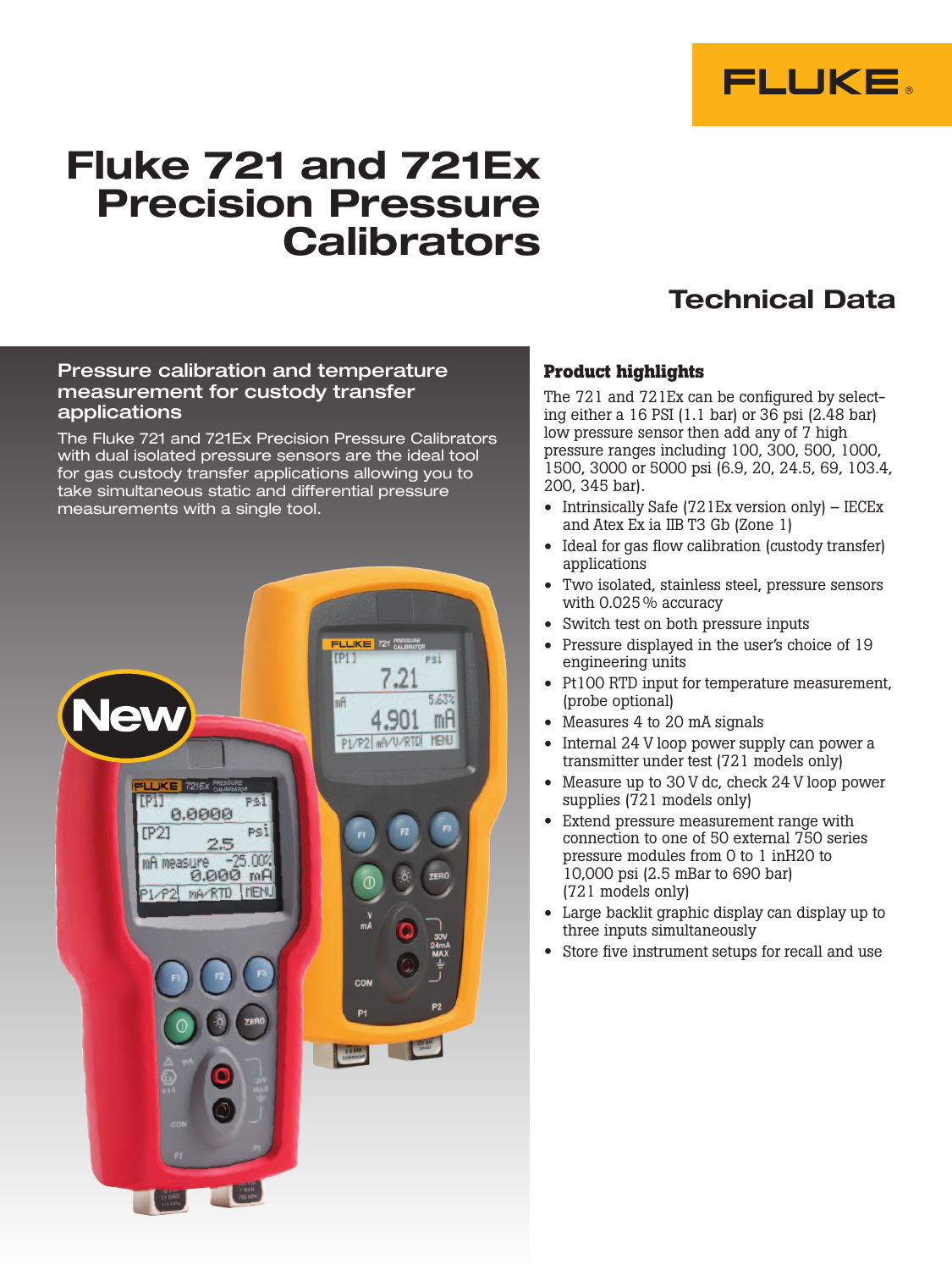

|                                    |                                                          | <b>Low pressure sensor</b>                         |                          |                             | <b>High pressure sensor</b>                          |                           |                             |
|------------------------------------|----------------------------------------------------------|----------------------------------------------------|--------------------------|-----------------------------|------------------------------------------------------|---------------------------|-----------------------------|
| <b>Model</b>                       | <b>Description</b>                                       | Range sensor 1                                     | Resolution<br>sensor 1   | <b>Accuracy</b><br>sensor 1 | Range sensor 2                                       | Resolution<br>sensor 2    | <b>Accuracy</b><br>sensor 2 |
| Fluke-721-1601<br>Fluke-721Ex-1601 | Dual Sensor Pressure Cali-<br>brator, 16 PSIG, 100 PSIG  |                                                    | 0.001 psi,<br>0.0001 bar | $0.025\%$ of<br>full scale  | $-12$ psi to $+100$ psi<br>$-0.83$ bar to $6.9$ bar  | $0.01$ psi<br>0.0001 bar  | $0.025%$ of<br>full scale   |
| Fluke-721-1603<br>Fluke-721Ex-1603 | Dual Sensor Pressure Cali-<br>brator, 16 PSIG, 300 PSIG  |                                                    |                          |                             | $-12$ psi to $+300$ psi<br>$-0.83$ bar to 20 bar     | $0.01$ psi<br>0.001 bar   |                             |
| Fluke-721-1605<br>Fluke-721Ex-1605 | Dual Sensor Pressure Cali-<br>brator, 16 PSIG, 500 PSIG  |                                                    |                          |                             | $-12$ psi to $+500$ psi<br>$-0.83$ bar to $34.5$ bar | $0.01$ psi<br>$0.001$ bar |                             |
| Fluke-721-1610<br>Fluke-721Ex-1610 | Dual Sensor Pressure Cali-<br>brator, 16 PSIG, 1000 PSIG | $-14$ psi to $+16$ psi<br>$-0.97$ bar to $1.1$ bar |                          |                             | 0 psi to $+1000$ psi<br>0.00 bar to 69 bar           | $0.1$ psi<br>0.001 bar    |                             |
| Fluke-721-1615<br>Fluke-721Ex-1615 | Dual Sensor Pressure Cali-<br>brator, 16 PSIG, 1500 PSIG |                                                    |                          |                             | 0 psi to $+1500$ psi<br>0.00 bar to 103.4 bar        | $0.1$ psi<br>0.001 bar    |                             |
| Fluke-721-1630<br>Fluke-721Ex-1630 | Dual Sensor Pressure Cali-<br>brator, 16 PSIG, 3000 PSIG |                                                    |                          |                             | 0 psi to $+3000$ psi<br>0.00 bar to 200 bar          | $0.1$ psi<br>$0.01$ bar   |                             |
| Fluke-721-1650<br>Fluke-721Ex-1650 | Dual Sensor Pressure Cali-<br>brator, 16 PSIG, 5000 PSIG |                                                    |                          |                             | 0 psi to $+5000$ psi<br>0.00 bar to 345 bar          | $0.1$ psi<br>$0.01$ bar   | $0.035\%$ of<br>full scale  |
| Fluke-721-3601<br>Fluke-721Ex-3601 | Dual Sensor Pressure Cali-<br>brator, 36 PSIG, 100 PSIG  | $-14$ psi to $+36$ psi<br>$-0.97$ bar to 2.48 bar  |                          |                             | $-12$ to $+100$ psi<br>$-0.83$ bar to $6.9$ bar      | .01 psi<br>0.0001 bar     | 0.025% of                   |
| Fluke-721-3603<br>Fluke-721Ex-3603 | Dual Sensor Pressure Cali-<br>brator, 36 PSIG, 300 PSIG  |                                                    |                          |                             | $-12$ psi to $+300$ psi<br>$-0.83$ bar to 20 bar     | $0.01$ psi<br>0.001 bar   |                             |
| Fluke-721-3605<br>Fluke-721Ex-3605 | Dual Sensor Pressure Cali-<br>brator, 36 PSIG, 500 PSIG  |                                                    |                          |                             | $-12$ psi to $+500$ psi<br>$-0.83$ bar to $34.5$ bar | $0.01$ psi<br>0.001 bar   |                             |
| Fluke-721-3610<br>Fluke-721Ex-3610 | Dual Sensor Pressure Cali-<br>brator, 36 PSIG, 1000 PSIG |                                                    |                          |                             | 0 psi to $+1000$ psi<br>0.00 bar to 69 bar           | $0.1$ psi<br>0.001 bar    | full scale                  |
| Fluke-721-3615<br>Fluke-721Ex-3615 | Dual Sensor Pressure Cali-<br>brator, 36 PSIG, 1500 PSIG |                                                    |                          |                             | 0 psi to $+1500$ psi<br>0.00 bar to 103.4 bar        | $0.1$ psi<br>$0.01$ bar   |                             |
| Fluke-721-3630<br>Fluke-721Ex-3630 | Dual Sensor Pressure Cali-<br>brator, 36 PSIG, 3000 PSIG |                                                    |                          |                             | 0 psi to $+3000$ psi<br>0.00 bar to 200 bar          | $0.1$ psi<br>$0.01$ bar   |                             |
| Fluke-721-3650<br>Fluke-721Ex-3650 | Dual Sensor Pressure Cali-<br>brator, 36 PSIG, 5000 PSIG |                                                    |                          |                             | 0 psi to $+5000$ psi<br>0.00 bar to 345 bar          | $0.1$ psi<br>$0.01$ bar   | $0.035\%$ of<br>full scale  |

**FLUKE** 

| <b>General specifications</b>                             |                                                                | <b>Electrical and temperature measurement 1-year</b>                         |                                                                                                                            |                  |                                          |  |  |
|-----------------------------------------------------------|----------------------------------------------------------------|------------------------------------------------------------------------------|----------------------------------------------------------------------------------------------------------------------------|------------------|------------------------------------------|--|--|
| Instrument setup recall                                   | Last used on power-up                                          | <b>Function</b>                                                              | Range                                                                                                                      | Resolution       | Accuracy                                 |  |  |
| Environmental                                             | Operating temperature $-10$ °C to<br>+50 °C (Fluke $721$ )     | mA measure                                                                   | $0$ to $24$ mA                                                                                                             | $0.001$ mA       | $\pm 0.015\%$ of rdg<br>±0.002mA         |  |  |
|                                                           | Operating temperature $-10$ °C to<br>$+45$ °C (Fluke $721Ex$ ) | VDC measure**                                                                | $0$ to $30$ VDC                                                                                                            | 0.001V           | $\pm 0.015\%$ of rdg<br>±0.002V          |  |  |
|                                                           | Storage temperature (without<br>batteries) -20 °C to +60 °C    | *Temperature mea-<br>sure (RTD/Ohms)                                         | $-40$ °C to 150 °C<br>$(-40 °F)$ to 302 $°F)$                                                                              | 0.01 °C, 0.01 °F | $\pm 0.015\%$ of rdg<br>$\pm 0.02$ ohms; |  |  |
| Altitude                                                  | 2,000 meters                                                   |                                                                              |                                                                                                                            |                  | $\pm 0.1$ °C ( $\pm 0.2$ °F)             |  |  |
| Ingress protection                                        | $IP-40$                                                        |                                                                              |                                                                                                                            |                  | ±0.25 °C (±0.45 °F)                      |  |  |
| Power requirements                                        | 6.0 v dc                                                       |                                                                              |                                                                                                                            |                  | combined uncer-<br>tainty when using     |  |  |
| <b>Battery</b> life                                       | >35 hours, typical usage                                       |                                                                              |                                                                                                                            |                  | 720 RTD probe                            |  |  |
| Batteries required                                        | (4) Standard AA cells                                          |                                                                              |                                                                                                                            |                  | accessory                                |  |  |
| Dimentions (HxWxD)                                        | 7.9" X 4.3" X 2.3"                                             | Loop power supply**                                                          | 24V                                                                                                                        | N/A              | 24 mA @ 24V                              |  |  |
|                                                           | $(20 \text{ cm X } 11 \text{ cm X } 5.8 \text{ cm})$           |                                                                              | *Temperature measurement requires optional Fluke-720RTD Pt-100 RTD probe<br>**721 models only<br>available as an accessory |                  |                                          |  |  |
| Weight                                                    | 0.539 kg (1 lb 3 oz)                                           |                                                                              |                                                                                                                            |                  |                                          |  |  |
| Two, 1/8 in NPT, 750P Series<br>Connectors/ports pressure |                                                                | <b>Temperature effect</b>                                                    |                                                                                                                            |                  |                                          |  |  |
|                                                           | Pressure Module (721 models)                                   | No effect on accuracy on all functions from 15 $\degree$ C to 35 $\degree$ C |                                                                                                                            |                  |                                          |  |  |
|                                                           | only); RTD Probe                                               | Add $\pm$ 0.002 % F.S./°C for temps outside of 15 °C to 35 °C                |                                                                                                                            |                  |                                          |  |  |

2 Fluke Corporation Fluke 721 and 721Ex Precision Pressure Calibrators